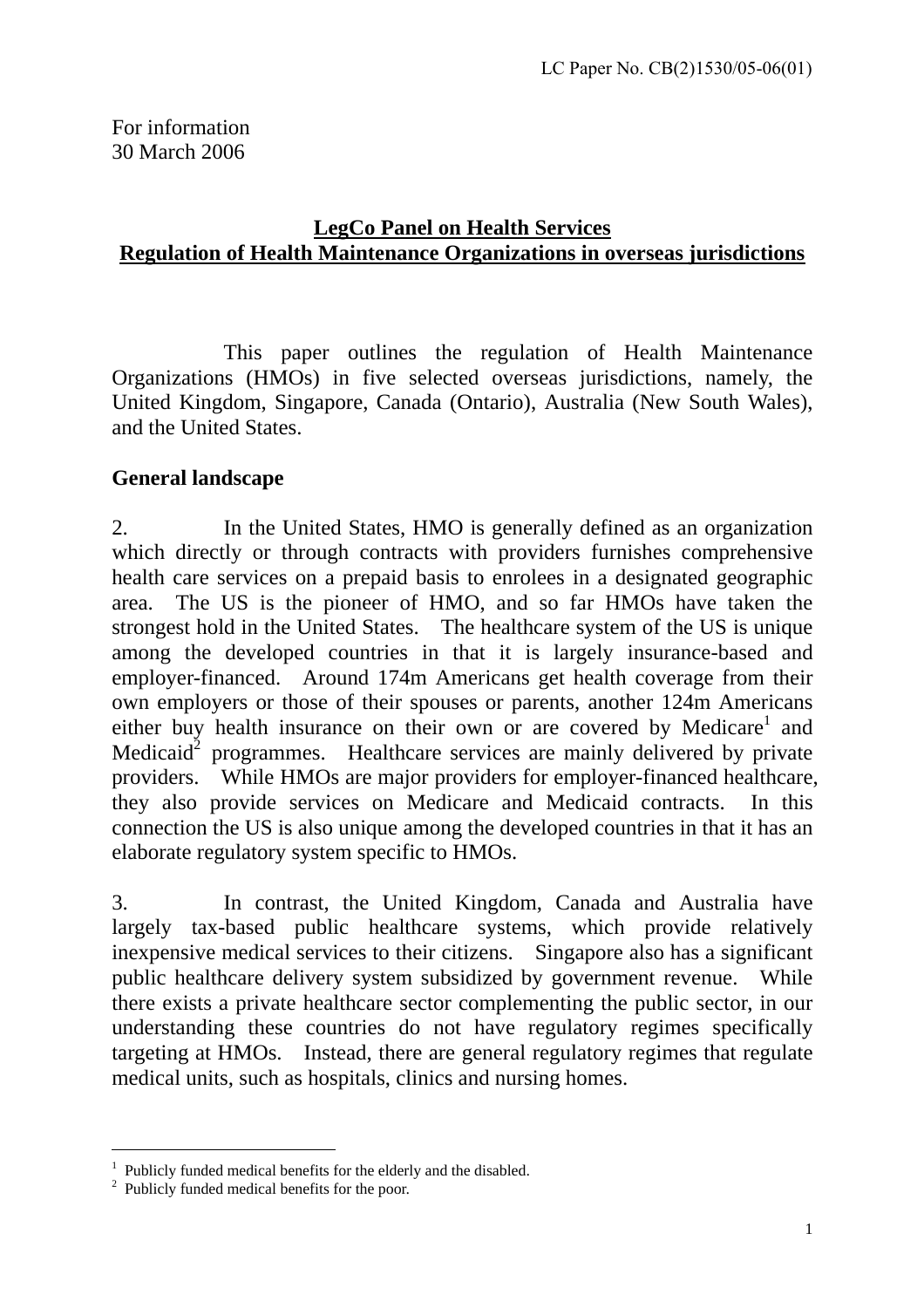# **The United Kingdom**

4. As far as we know the UK does not single out any HMO-like organizations for specific regulation.

5. Under the Care Standards Act 2000, as amended by the Health and Social Care (Community Health and Standards) Act 2003, the Commission for Healthcare Audit and Inspection (CHAI) is statutorily tasked to register and inspect both public and independent healthcare providers. Registration requirements apply to independent healthcare providers, which include hospitals and clinics, as well as local authorities service providers.

6. When a medical unit applies for registration, CHAI would assess the suitability or 'fitness' of personnel, premises and service for operation. Independent medical units are required to follow the National Minimum Standards. The Core Standard is embodied in guidelines on quality of treatment and care, management and personnel, complaints management, premises, facilities, equipment, information provision, risk management procedures, records and information management, etc. The Core Standard is supplemented by service-specific standards. Failure to comply with the regulations may trigger legal/disciplinary actions by CHAI, such as attaching conditions to the registration, imposing an injunction to stop an offence, or revoking the registration.

7. Under the Private and Voluntary Healthcare (England) Regulations 2001, CHAI is empowered to obtain information as it may require in order to consider the financial viability of the establishment, including annual accounts and bank references.

## **Singapore**

8. There is no specific legislation targeting at HMOs in Singapore. The Private Hospital and Medical Clinics Act 1980 (revised in 1985 and 1999) provides for the control, licensing and inspection of private hospitals, medical/dental clinics, clinical laboratories, nursing and maternity homes, healthcare establishments, and for purposes connected therewith. The Licensing and Accreditation Branch under the Health Regulation Division of the Ministry of Health is responsible for the licensing and accreditation.

9. The licensing and renewal requirements for medical and dental clinics cover, among other aspects, the following -

- Services provided to patients
- $\bullet$  Drugs storage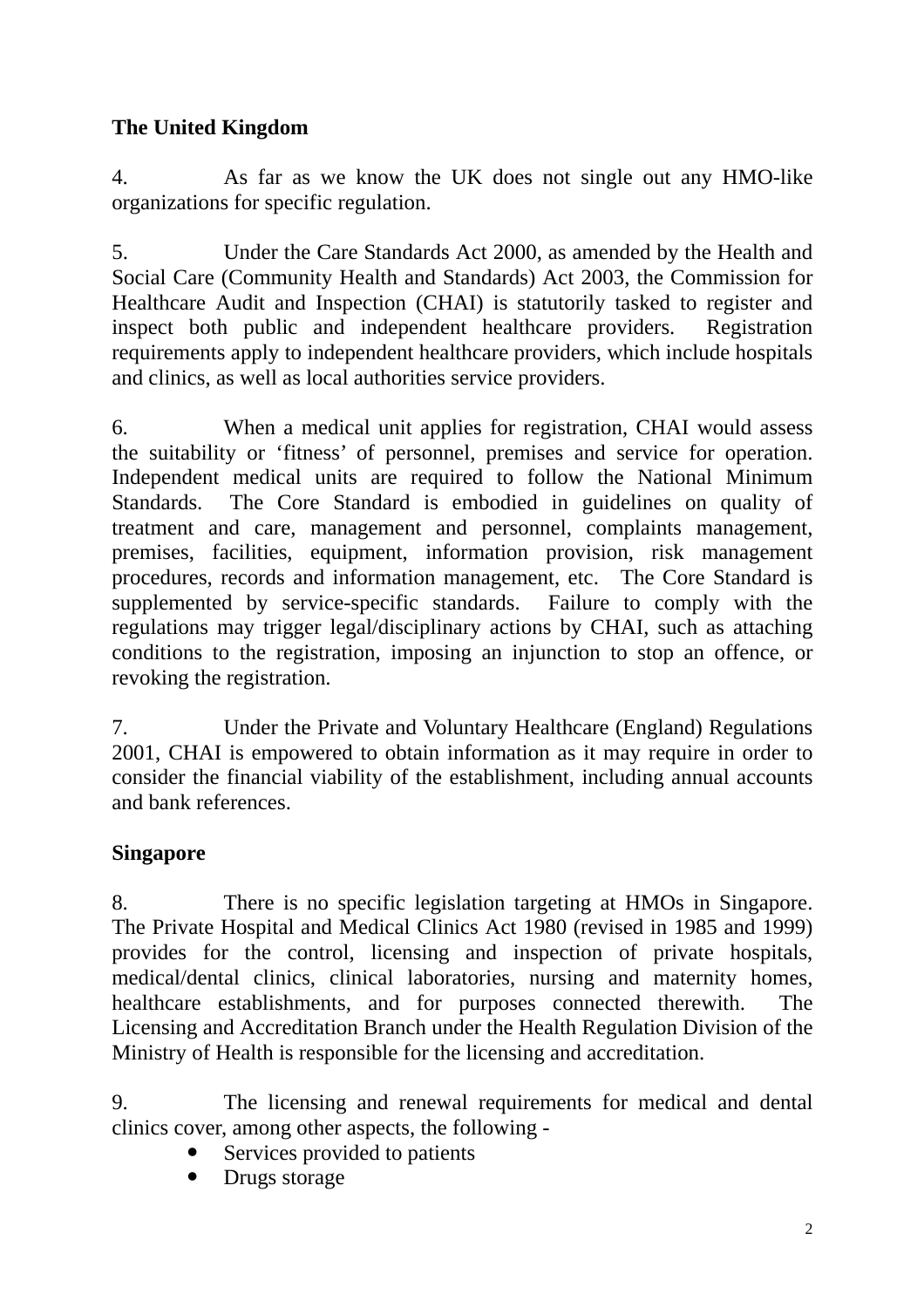- Medical records
- Layout of premises
- Facilities (including availability of hand washing and hand drying facilities, and requirements pertaining facilities for surgery, anaesthesia and resuscitation)
- Equipment (including compliance of licensing requirements for certain types of equipment such as lasers, ultrasound and x-ray machines, laboratory service, radiology service)
- Infection control practices and notification of infectious diseases

## **Canada and Australia**

10. The situations in Ontario, Canada and New South Wales, Australia are more or less similar. Non-public health facilities are required to be registered. The relevant pieces of legislation are Private Hospitals Act 1990 and Independent Health Facilities Act 1990 in Ontario, and Private Hospitals and Day Procedure Centres Act 1988 in New South Wales.

#### **The United States**

11. As explained above, the situation in the US is quite different from that in the other jurisdictions as its healthcare relies heavily on private financing and private delivery systems. In the US, HMOs are subject to regulation at the federal and state levels.

## *Federal level*

12. At the federal level, the Department of Health and Human Services, acting primarily through the Health Care Financing Administration (HCFA), serves not only as a regulator of health plans, but also as a purchaser of health care coverage for Medicare beneficiaries to enrol in an HMO or preferred provider organization. The HMO Act of 1973, regulated by HCFA, sets standards for HMOs relating to benefits, delivery systems, fiscal soundness, and other key aspects of plan design and operations. Although the decision to seek federal qualification is voluntary, such qualification serves to provide a seal of approval.

13. "Federally qualified" HMOs have an obligation to provide a package of "basic health services" which includes hospital services, physician services, emergency services, short-term outpatient services, crisis intervention mental health services, services for treatment of alcohol and drug abuse, diagnostic laboratory and radiology services, therapeutic radiology services, home health services and preventive health services.